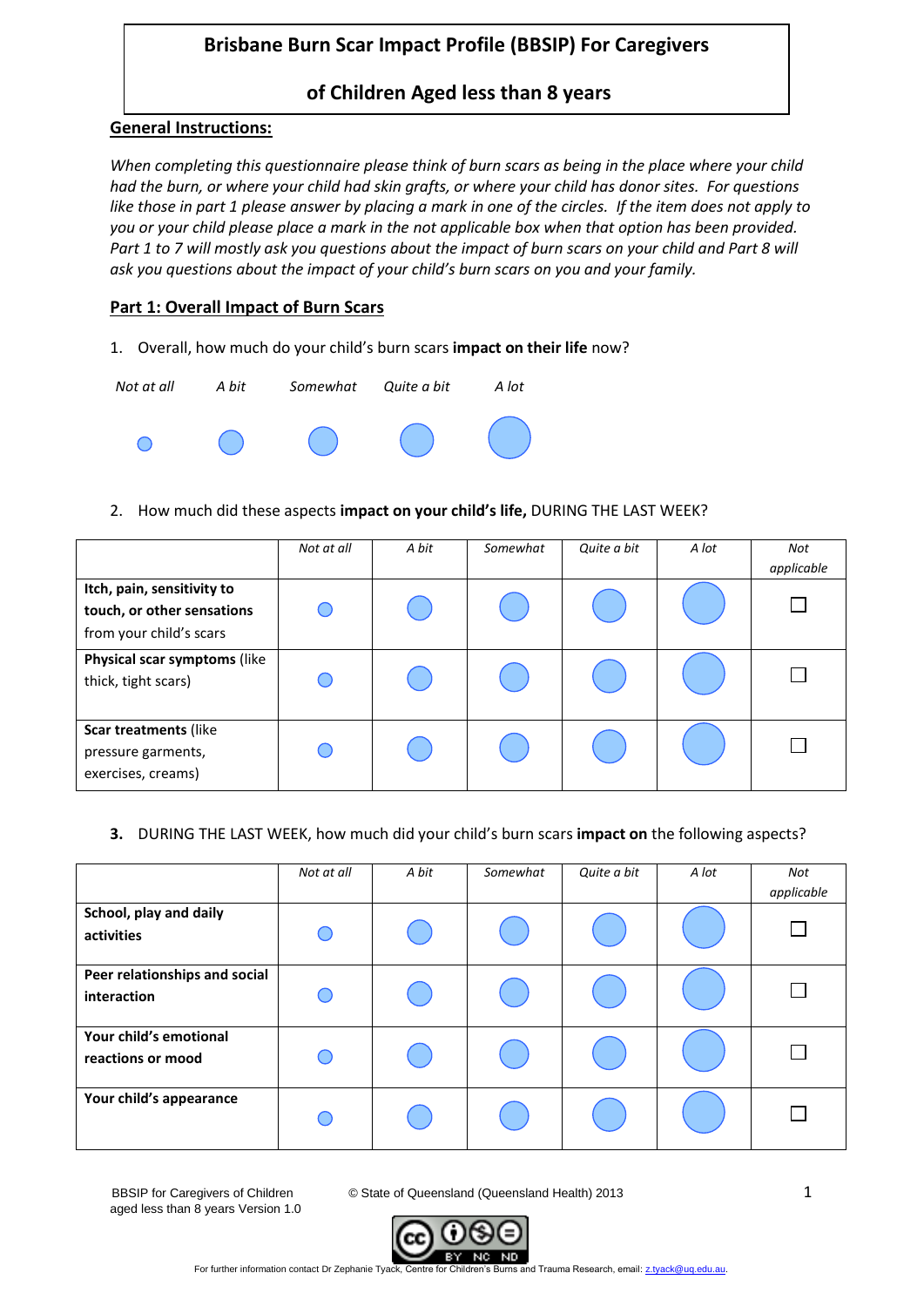#### **Part 2: Itch, Pain, Discomfort and Other Sensations**

4. DURING THE LAST WEEK, how **often** has your child reported itch, pain or other sensations or shown signs of sensations in their scars (like scratching, grabbing at their scars, facial grimaces)?



6. DURING THE LAST WEEK, how many times did your child **scratch or rub** their scars so much that **other problems happened** to their scar (like wounds opened up or sores developed)?



*7. This question asks you to rate the severity of sensitivity of your child's burn scars to light touch or clothing, if 0 means 'not sensitive' and 10 means 'as sensitive as scars could possibly be'. Please put an X through the number that best describes the AVERAGE sensitivity in your child's scars* during the **last week**. *Use 0 if your child had no sensitivity to light touch or clothing.*

| N <sub>0</sub><br>1 V U | $\sim$<br>$\overline{A}$<br>$\overline{\phantom{0}}$<br>u<br>- | $\mathbf{C}$<br>ے | Δ | E.<br>ے | $\overline{\phantom{0}}$<br>b | $\overline{\phantom{0}}$ |  | ے |  |  |
|-------------------------|----------------------------------------------------------------|-------------------|---|---------|-------------------------------|--------------------------|--|---|--|--|
|-------------------------|----------------------------------------------------------------|-------------------|---|---------|-------------------------------|--------------------------|--|---|--|--|

As sensitive as scars could possibly be

aged less than 8 years Version 1.0

BBSIP for Caregivers of Children © State of Queensland (Queensland Health) 2013 2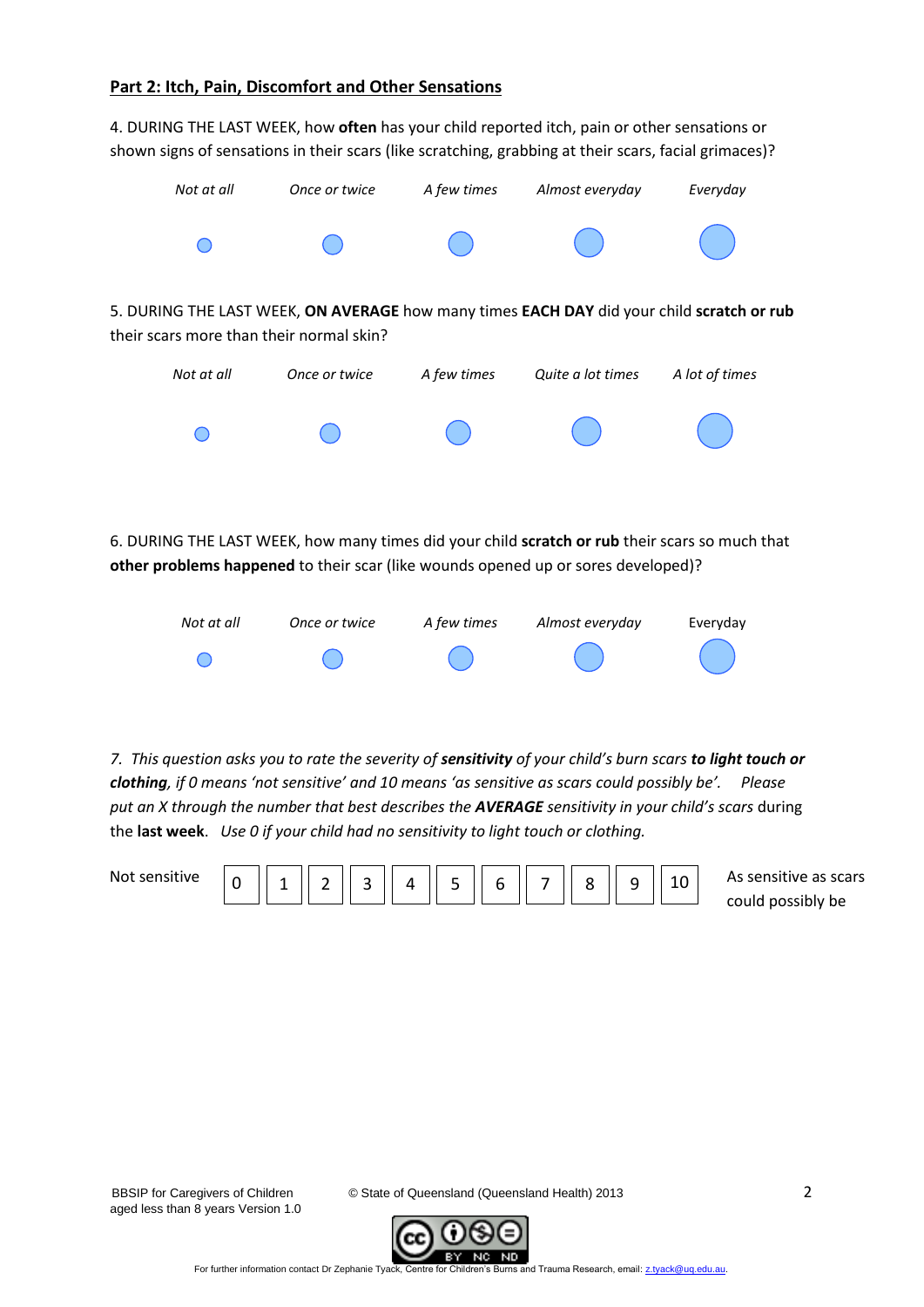## **Part 3: School, Play and Daily Activities**

*When completing this question think about how your child would usually complete these activities if they didn't have scars, considering the level of assistance that is appropriate for them.* 

8. DURING THE LAST WEEK, how much did your child's burn scars **impact on** the following aspects?

|                                                                              | Not at all                                    | A bit | Somewhat | Quite a bit | A lot | Not<br>applicable |
|------------------------------------------------------------------------------|-----------------------------------------------|-------|----------|-------------|-------|-------------------|
| <b>Moving easily</b>                                                         |                                               |       |          |             |       |                   |
| Climbing during play or<br>up or down stairs                                 |                                               |       |          |             |       |                   |
| <b>Walking short distances</b>                                               |                                               |       |          |             |       |                   |
| Getting in and out of a<br>chair                                             |                                               |       |          |             |       |                   |
| Physical activities like<br>swimming, riding a bike,<br>ball games, or sport | $\left( \begin{array}{c} \end{array} \right)$ |       |          |             |       |                   |
| <b>Schoolwork</b>                                                            |                                               |       |          |             |       |                   |
| Play                                                                         |                                               |       |          |             |       |                   |
| <b>Dressing and</b><br>undressing                                            |                                               |       |          |             |       |                   |
| <b>Showering or bathing</b>                                                  |                                               |       |          |             |       |                   |
| <b>Eating or drinking</b>                                                    |                                               |       |          |             |       |                   |
| Self-care activities (like<br>brushing their teeth,<br>doing their hair)     | $\bar{ }$                                     |       |          |             |       |                   |
| <b>Getting to sleep</b>                                                      |                                               |       |          |             |       |                   |
| <b>Staying asleep</b>                                                        |                                               |       |          |             |       |                   |

aged less than 8 years Version 1.0

BBSIP for Caregivers of Children **C** State of Queensland (Queensland Health) 2013 3

For further information contact Dr Zephanie Tyack, Centre for Children's Burns and Trauma Research, email[: z.tyack@uq.edu.au.](mailto:z.tyack@uq.edu.au)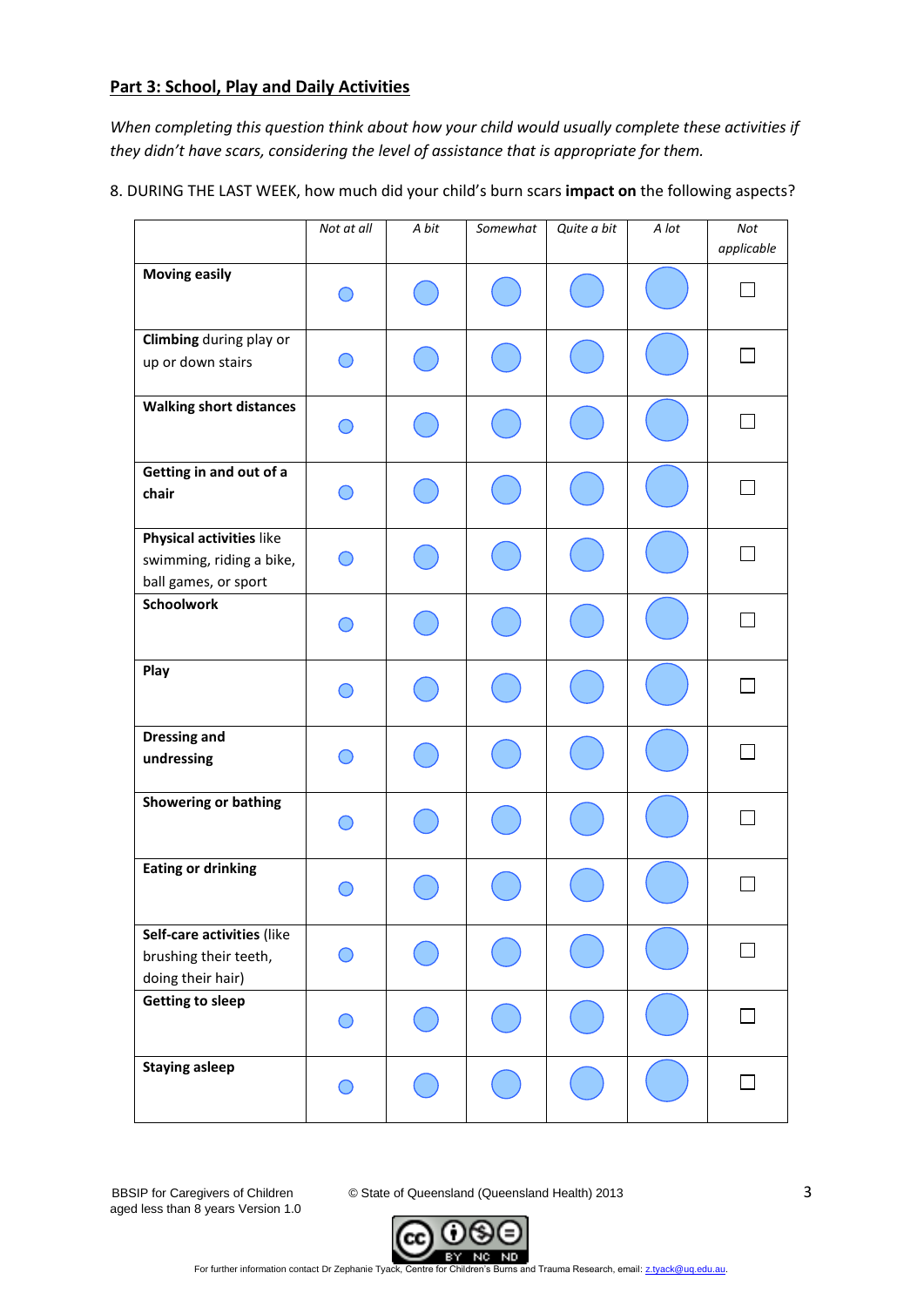|                                                                                                                                             | Not at all | A bit | Somewhat | Quite a bit | A lot | Not<br>applicable |
|---------------------------------------------------------------------------------------------------------------------------------------------|------------|-------|----------|-------------|-------|-------------------|
| Your child's daily<br>routine (including<br>attending school, doing<br>jobs at home, playing<br>ball games or sport,<br>going to a lesson)  |            |       |          |             |       |                   |
| Developing new skills<br>or becoming more<br>independent (like being<br>toilet trained, learning<br>to use a spoon,<br>completing homework) |            |       |          |             |       |                   |

#### 9. DURING THE LAST WEEK, how much did your child's burn scars **impact on** the following aspects?

## **Part 4: Friendships and Social Interaction**

10. DURING THE LAST WEEK, how much did your child's burn scars **impact on** the following aspects?

|                                                                       | Not at all | A bit | Somewhat | Quite a bit | A lot | Not<br>applicable |
|-----------------------------------------------------------------------|------------|-------|----------|-------------|-------|-------------------|
| Your child's friendships<br>or interaction with<br>children their age |            |       |          |             |       |                   |
| Your child's interaction<br>with family members                       |            |       |          |             |       |                   |
| Family activities (such<br>as meals or outings)                       |            |       |          |             |       |                   |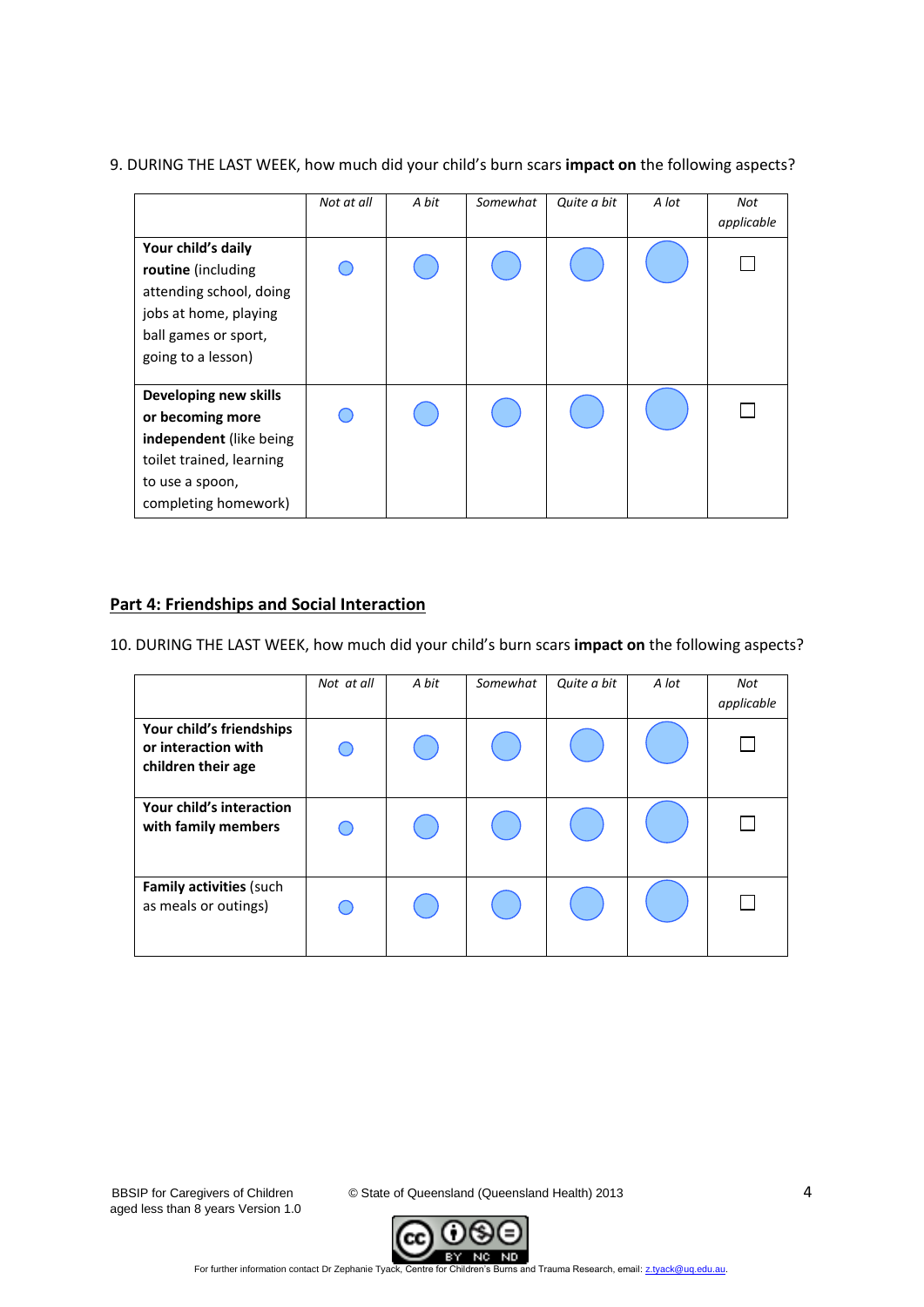## **Part 5: Your Child's Appearance**

#### 11. How **bothered have you been** by these things, DURING THE LAST WEEK?

|                                                                                                         | Not at all | A bit | Somewhat | Quite a bit | A lot | Not<br>applicable |
|---------------------------------------------------------------------------------------------------------|------------|-------|----------|-------------|-------|-------------------|
| The appearance of your<br>child's scars                                                                 |            |       |          |             |       |                   |
| The look of your child's<br>worst scar                                                                  |            |       |          |             |       |                   |
| The looks or comments<br>you or your child got<br>from other people<br>because of your child's<br>scars |            |       |          |             |       |                   |

12. How **bothered has your child been** by the appearance of their scars, DURING THE LAST WEEK?



### **Part 6: Emotional Reactions**

13. How much did your child **feel like this because of their scars,** DURING THE LAST WEEK?

|                                          | Not at all | A little bit | Somewhat | Quite a bit | A lot |
|------------------------------------------|------------|--------------|----------|-------------|-------|
| Irritable or cranky                      |            |              |          |             |       |
| <b>Anxious or nervous</b>                |            |              |          |             |       |
| Worried                                  |            |              |          |             |       |
| Sad                                      |            |              |          |             |       |
| Angry                                    |            |              |          |             |       |
| <b>Embarrassed or self-</b><br>conscious |            |              |          |             |       |
| Upset                                    |            |              |          |             |       |

aged less than 8 years Version 1.0

BBSIP for Caregivers of Children **C** State of Queensland (Queensland Health) 2013 5

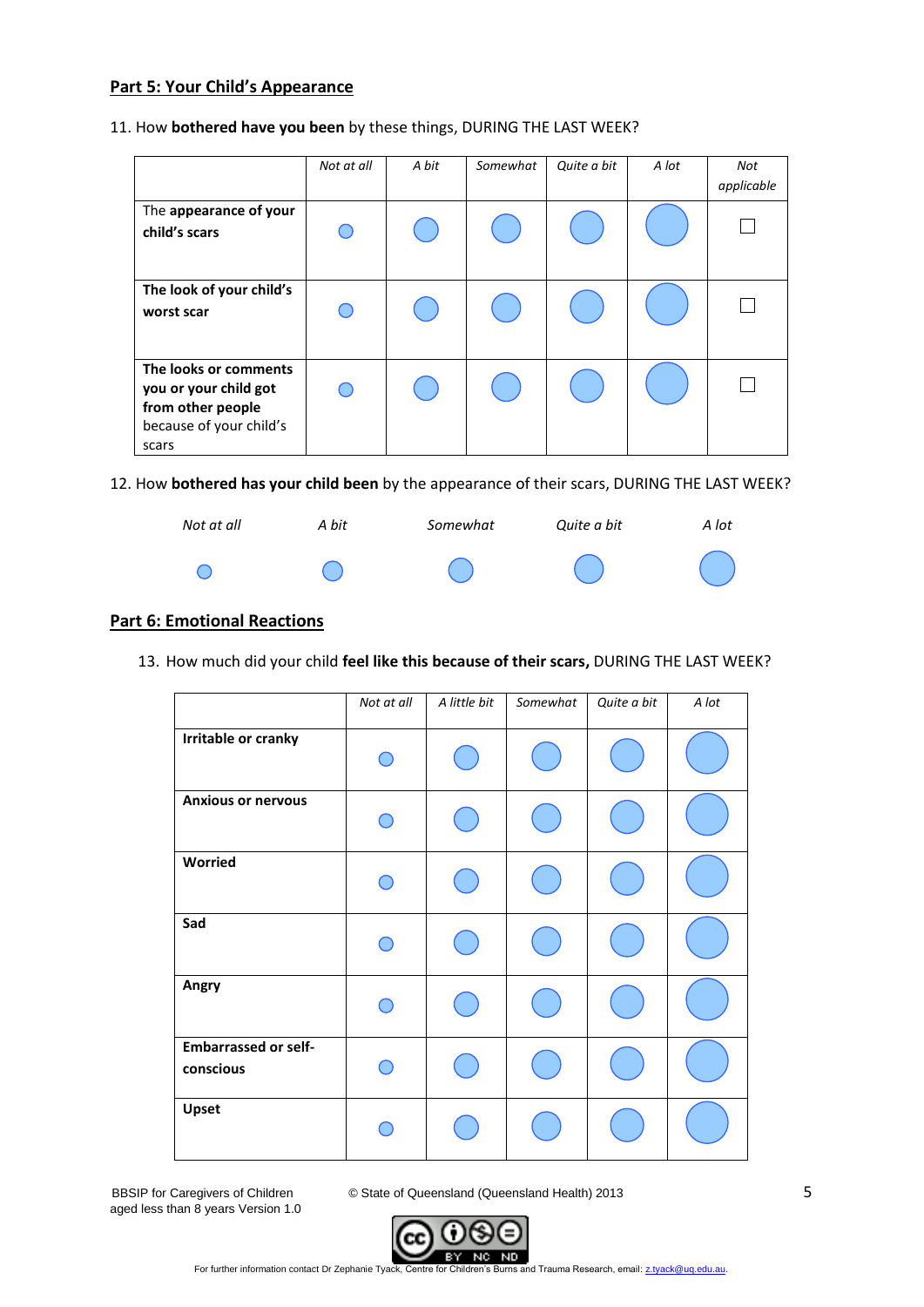### **Part 7: Physical Symptoms**

14. Describe the WORST part of your child's scars (for example, their left shoulder).

15. Think about the **WORST part** of your child's scars (that you wrote down above) compared to their normal skin when you answer the following questions. Rate how much your child's scars were like this **AT THEIR WORST** DURING THE LAST WEEK**.** 

*\_\_\_\_\_\_\_\_\_\_\_\_\_\_\_\_\_\_\_\_\_\_\_\_\_\_\_\_\_\_\_\_\_\_\_\_\_\_\_\_\_\_\_\_\_\_\_\_\_\_\_\_\_\_\_\_\_\_\_\_\_\_\_\_\_\_\_\_\_\_\_\_\_\_\_\_\_\_\_\_\_\_ \_\_\_\_\_\_\_\_\_\_\_\_\_\_\_\_\_\_\_\_\_\_\_\_\_\_\_\_\_\_\_\_\_\_\_\_\_\_\_\_\_\_\_\_\_\_\_\_\_\_\_\_\_\_\_\_\_\_\_\_\_\_\_\_\_\_\_\_\_\_\_\_\_\_\_\_\_\_\_\_\_\_*

|          | Not at all tight - | A little bit tight - | A bit tight -  | Quite tight -     | Really tight -   |
|----------|--------------------|----------------------|----------------|-------------------|------------------|
|          | not restricting    | restricting          | restricting    | restricting       | restricting      |
|          | movement or        | movement or          | movement or    | movement or       | movement or      |
|          | pulling body       | pulling body         | pulling body   | pulling body      | pulling body     |
|          | parts              | parts a bit          | parts somewhat | parts quite a lot | parts a real lot |
| A. Tight |                    |                      |                |                   |                  |

|                 | Not thick | A little bit thick | A bit thick | Quite thick | <b>Really thick</b> |
|-----------------|-----------|--------------------|-------------|-------------|---------------------|
| <b>B. Thick</b> |           |                    |             |             |                     |

|             | Not wrinkled | A little bit<br>wrinkled | A bit wrinkled | Quite wrinkled | Really wrinkled |
|-------------|--------------|--------------------------|----------------|----------------|-----------------|
| C. Wrinkled |              |                          |                |                |                 |

|        | Not dry | A little bit dry | A bit dry | Quite dry | Really dry |
|--------|---------|------------------|-----------|-----------|------------|
| D. Dry |         |                  |           |           |            |

|         | Not hard | A little bit hard | A bit hard | Quite hard | Really hard |
|---------|----------|-------------------|------------|------------|-------------|
| E. Hard |          |                   |            |            |             |

|          | Not rough | A little bit<br>rough | A bit rough | Quite rough | Really rough |
|----------|-----------|-----------------------|-------------|-------------|--------------|
| F. Rough |           |                       |             |             |              |

|                  | Not different | A little bit | A bit different | Quite     | Really    |
|------------------|---------------|--------------|-----------------|-----------|-----------|
|                  |               | different    |                 | different | different |
| G. A different   |               |              |                 |           |           |
| colour (like red |               |              |                 |           |           |
| or darker than   |               |              |                 |           |           |
| normal skin)     |               |              |                 |           |           |

aged less than 8 years Version 1.0

BBSIP for Caregivers of Children **C** State of Queensland (Queensland Health) 2013 6



For further information contact Dr Zephanie Tyack, Centre for Children's Burns and Trauma Research, email[: z.tyack@uq.edu.au.](mailto:z.tyack@uq.edu.au)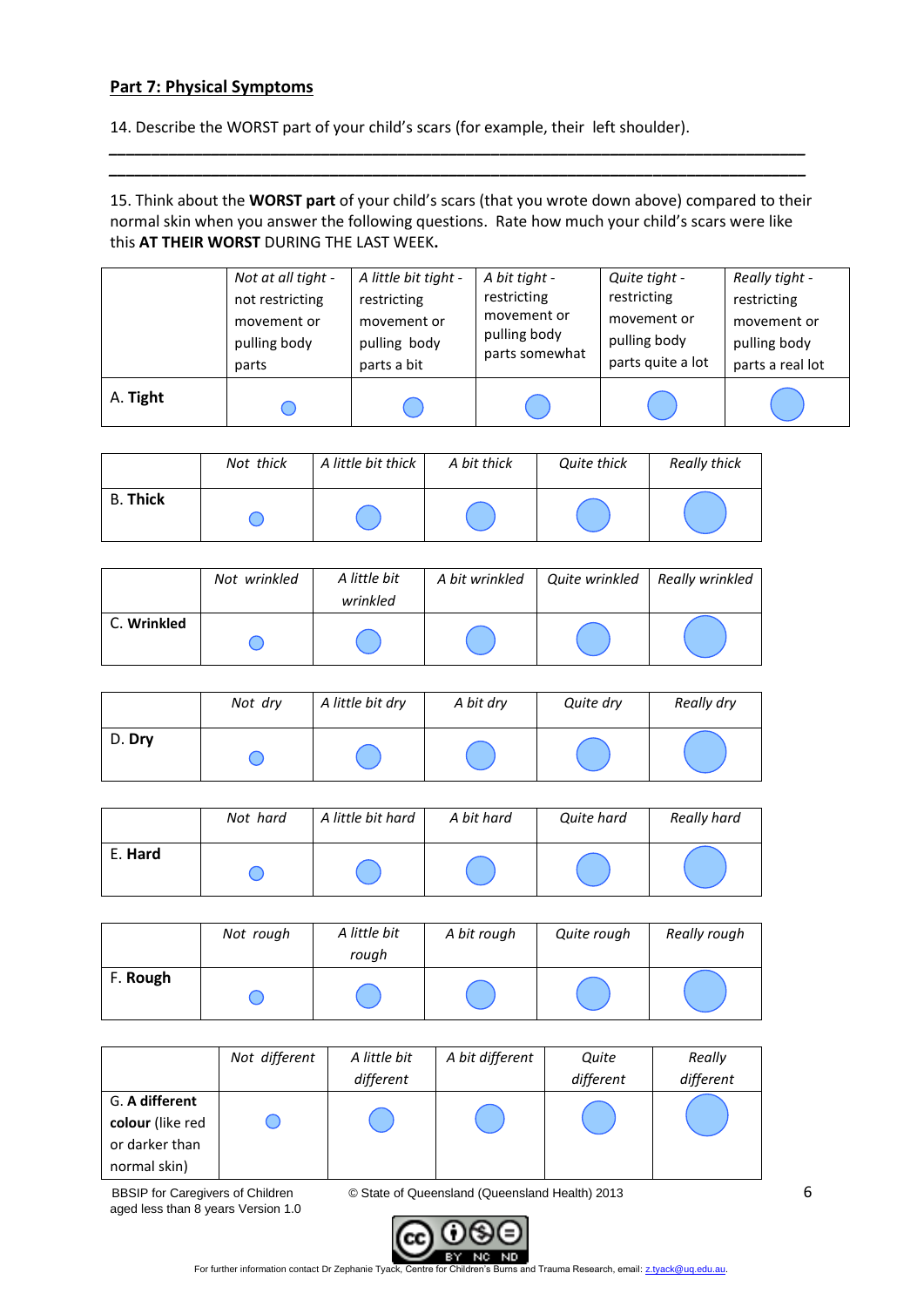16. Did your child have **open wounds or sores** in their scars, DURING THE LAST WEEK?



#### **Part 8: Parent and Family Concerns**

17. How **worried have you been** about the following aspects, DURING THE LAST WEEK?

|                                                                          | Not at all | A little bit | Somewhat | Quite a bit | Extremely |
|--------------------------------------------------------------------------|------------|--------------|----------|-------------|-----------|
| Whether the look of your child's scars<br>will bother them in the future |            |              |          |             |           |
| The effect of your child's scars on other<br>family members              |            |              |          |             |           |
| The way others treated your child                                        |            |              |          |             |           |

#### 18. How much did your child's burn scars **impact on** the following aspects, DURING THE LAST WEEK?

|                                                                                   | Not at all | A little bit | Somewhat | Quite a bit | A lot |
|-----------------------------------------------------------------------------------|------------|--------------|----------|-------------|-------|
| Your ability to work, study, or complete<br>household jobs                        |            |              |          |             |       |
| Your relationship with family members                                             |            |              |          |             |       |
| You getting together with friends                                                 |            |              |          |             |       |
| Your mood                                                                         |            |              |          |             |       |
| Your family routine<br>(for example, your work or other<br>children's activities) |            |              |          |             |       |

aged less than 8 years Version 1.0

BBSIP for Caregivers of Children **C** State of Queensland (Queensland Health) 2013 7